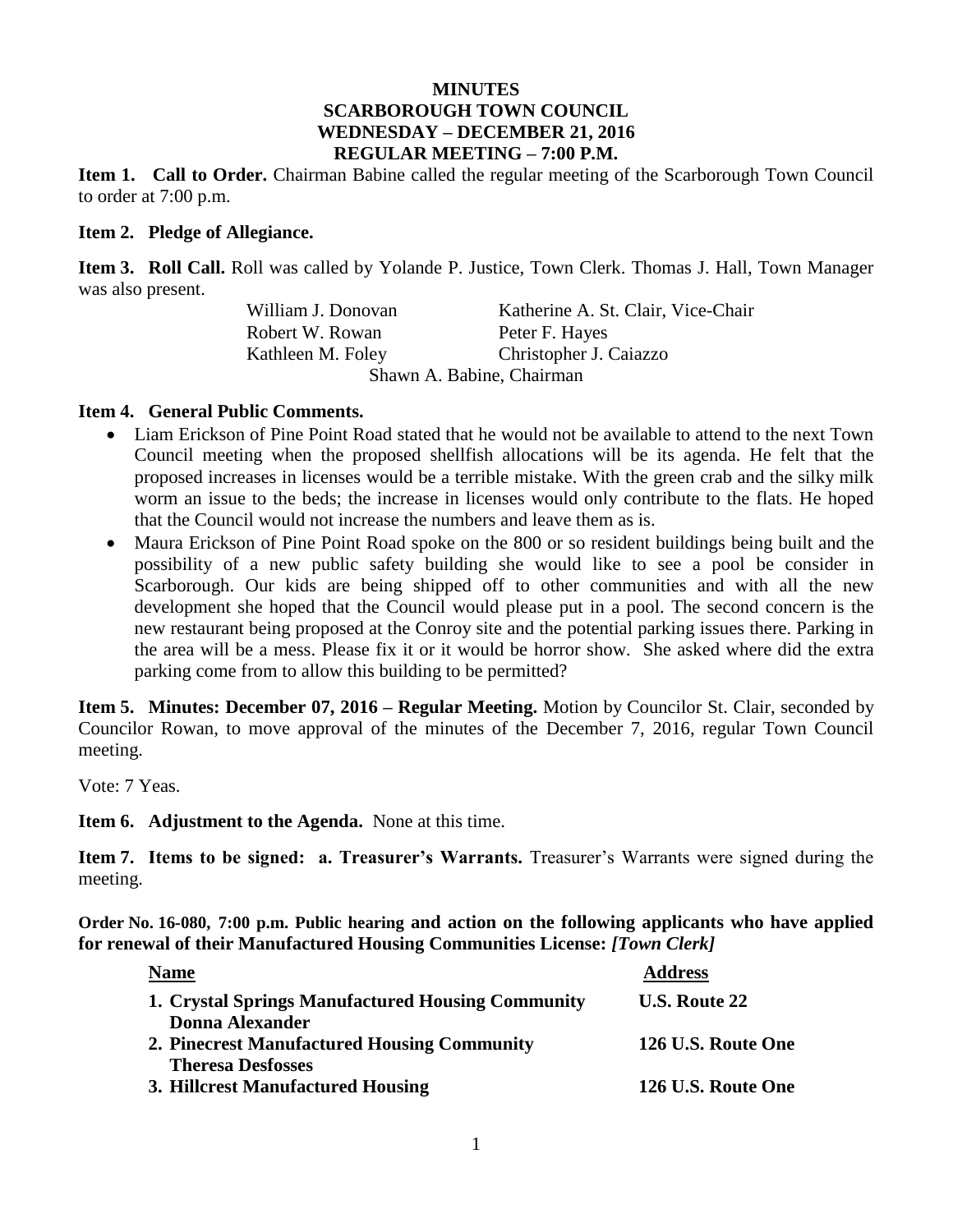Chairman Babine opened the public hearing. As there were no comments either for or against, the hearing was closed at 7:07 p.m.

Motion by Councilor St. Clair, seconded by Councilor Hayes, to move approval of the applicants who have applied for renewal of their Manufactured Housing Communities License as noted above in Order No. 16-080.

Vote: 7 Yeas.

**Order No 16-081, 7:00 p.m. Public Hearing with discussion and possible action on the renewal request for a Food Handlers License from Michael Hoglund, d/b/a Country Side Butchers and The Painted Turtle, located at 89 County Road.** *[Zoning Administrator]* Chairman Babine opened the public hearing. The following individuals spoke on this item:

- Ben Howard of Windsor Pines Drive had concerns with the penalty fees noted on the documents that had been provided in that one refers to a flat fee of \$300 or the other document refers to \$300 fine per day.
- Larry Hartwell of Puritan Drive agreed with the previous speaker regarding the fees. He felt the fine should be higher as this individual does come into compliance by February. Would this business be shut down or would it be coming back to the Town Council?

There being on further comments either for or against the hearing was closed at 7:11 p.m.

Thomas J. Hall, Town Manager, introduced Brian Longstaff, the Zoning Administrator, to give a brief history on this issue. Mr. Longstaff responded to the comments that had been made regarding the fine – at this time it would be the flat \$300 adding that he felt that the money should be put back into the business to make the correction that are needed. He went on to address the three conditions that need to be done.

Motion by Councilor Donovan, seconded by Councilor St. Clair, to move approval of the on the renewal request for a Food Handlers License from Michael Hoglund, d/b/a Country Side Butchers and The Painted Turtle, located at 89 County Road, with the following conditions:

- 1. Mr. Hoglund must complete the remaining corrective actions by January 18, 2017. Should Mr. Hoglund fail to correct all remaining violations by this date, the Council shall suspend or revoke the Food Handler's License for the offending business, pursuant to Chapter 1015, Section 8. Penalties will be assessed by the Codes Department must be paid before reinstatement of license can occur.
- 2. Pursuant to Chapter 1015, Section 10, and prior to the issuance of the new licenses, Mr. Hoglund shall pay a penalty of \$300 to the Codes Department, for willfully operating without a Scarborough Food Handler's License, and for failure to take timely corrective action on identified code violations.
- 3. In addition to the annual inspection by Scarborough Fire Department, Mr. Hoglund must agree to an interim inspection between January 1 and June 30, 2017 to insure that he is adequately maintaining the life safety and building code aspects of the 2 business operations and the second floor dwelling unit.

Vote: 7 Yeas.

**OLD BUSINESS:** None at this time.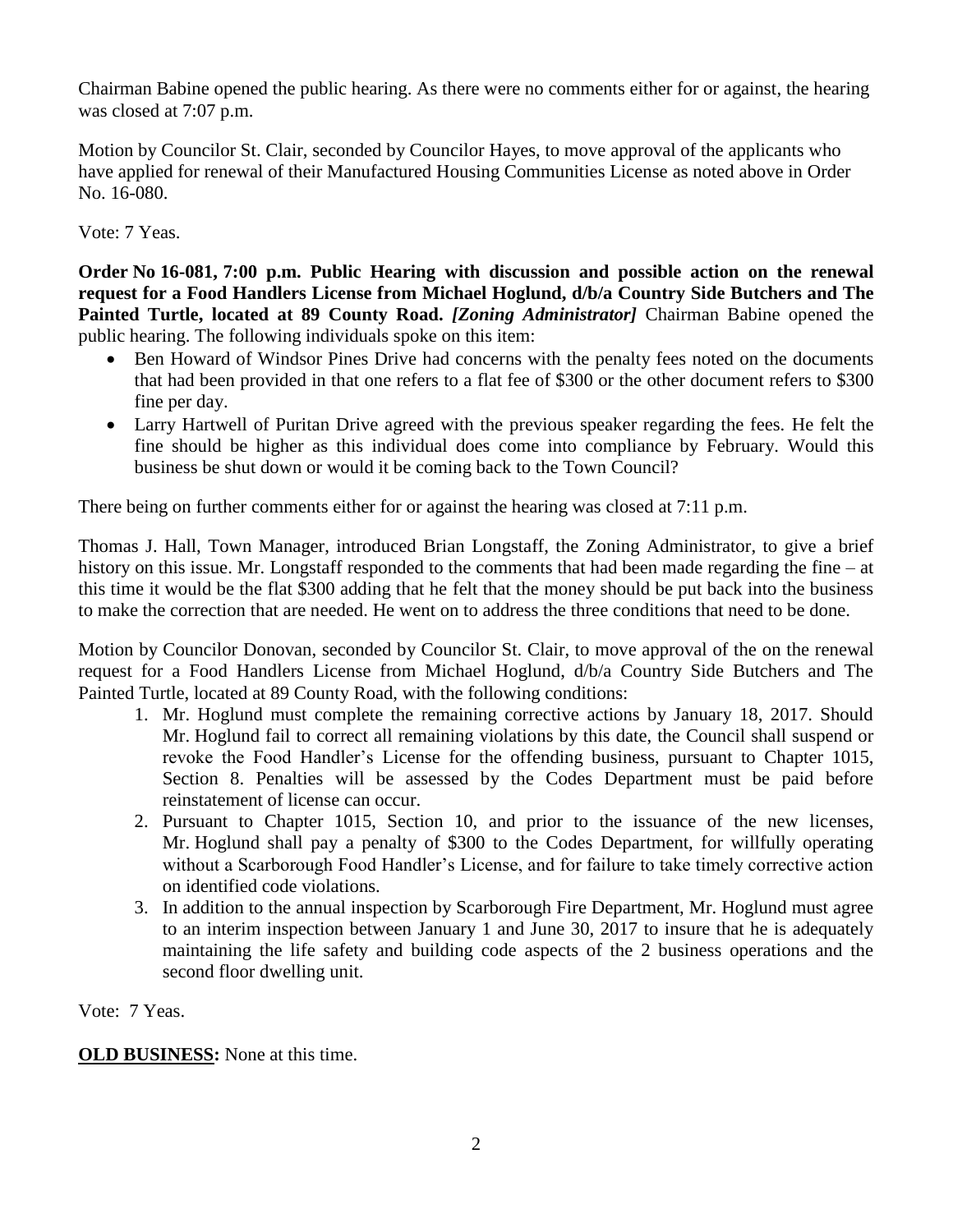#### **NEW BUSINESS:**

**Order No. 16-082. First Reading of the Eighth Amendment to Contract Zone IX by The Residences at Gateway Commons – Devine Capital, LLC [formerly New England Expedition] pursuant to Chapter 405(II)(I)(5)(C) of the Scarborough Zoning Ordinance and referral to the Planning Board for further review.** *[Planning Department]* Chairman Babine gave a brief over on the timeline of this Contract Zone. Thomas J. Hall, Town Manager, gave a brief history as to why there is a contract zone in this area. He then introduced members of the Devine Capital Group.

Mr. Ben Devine representing the Development Group proposing the 288 luxury apartment homes/unit in 12 buildings spoke on the development and introduced other members of the team. Mr. Brad Wayman gave an overview of East Lyme, CT which is similar to Scarborough project – those who live here are lifestyle renters. 1400 to 2200 a month. 90 percent occupied 13 child impact the school system. Mr. Will Conway, from Sebago Technics spoke on what little impact on municipal services this project would have. Mr. Rick Barnaro of KBI noted that the timing is critical. Mr. Bill Fletcher, attorney of the team spoke on the current zone and what the group was asking for in the amendments.

The following individuals spoke on this Order:

- Larry Hartwell from Puritan Drive, stated that he lives close to this project and went on to speak in support of the proposed project. He had been surprised at first with the numbers, but as the presentation went on, what questions he had were answered. He looked for a negative, could not find one. We have worked with this developer before, which is a plus and asked the Council to vote to move this item forward.
- Ben Howard of Windsor Pines spoke with regards as to whom this project is focusing on and he did not think that this project could be filled. He went on to say that ten years ago there was a vision for this area and asked the Council to wait for that vision come forward. He felt that he needed more information.
- Rick Shinay, resident of Scarborough, noted that he was not involved in this project and had been asked to review the document on behalf of New England Expedition. Due to the recessing in 2008 the vision has changed. He felt that things could happen with Scarborough Downs that would enhance this project.
- Glenn Grant, resident of Scarborough and one of the property owners noted that this is one of the best locations in southern Maine. What we have now is a need called housing. This company was chosen over a bigger company for less money and they are local company and asked the Council to please let this move forward.

Motion by Councilor St. Clair, seconded by Councilor Rowan, to move approval of the first reading of the Eighth Amendment to Contract Zone IX by The Residences at Gateway Commons – Devine Capital, LLC [formerly New England Expedition] pursuant to Chapter  $405(II)(I)(5)(C)$  of the Scarborough Zoning Ordinance and referral to the Planning Board for further review, as follows:

# EIGHTH AMENDMENT TO CONTRACT ZONING AGREEMENT AMONG THE TOWN OF SCARBOROUGH, EXIT 42 HAIGIS PARKWAY LLC, AND DEVINE CAPITAL, LLC THE GATEWAY AT SCARBOROUGH

This Eighth Amendment to Contract Zoning Agreement (hereinafter, this "Eighth Amendment") is made as of the \_\_\_\_ day of \_\_\_\_\_\_\_\_\_\_\_\_\_\_\_\_\_, 2016 by and among the TOWN OF SCARBOROUGH, a body corporate and politic, located in the County of Cumberland and State of Maine (hereinafter, the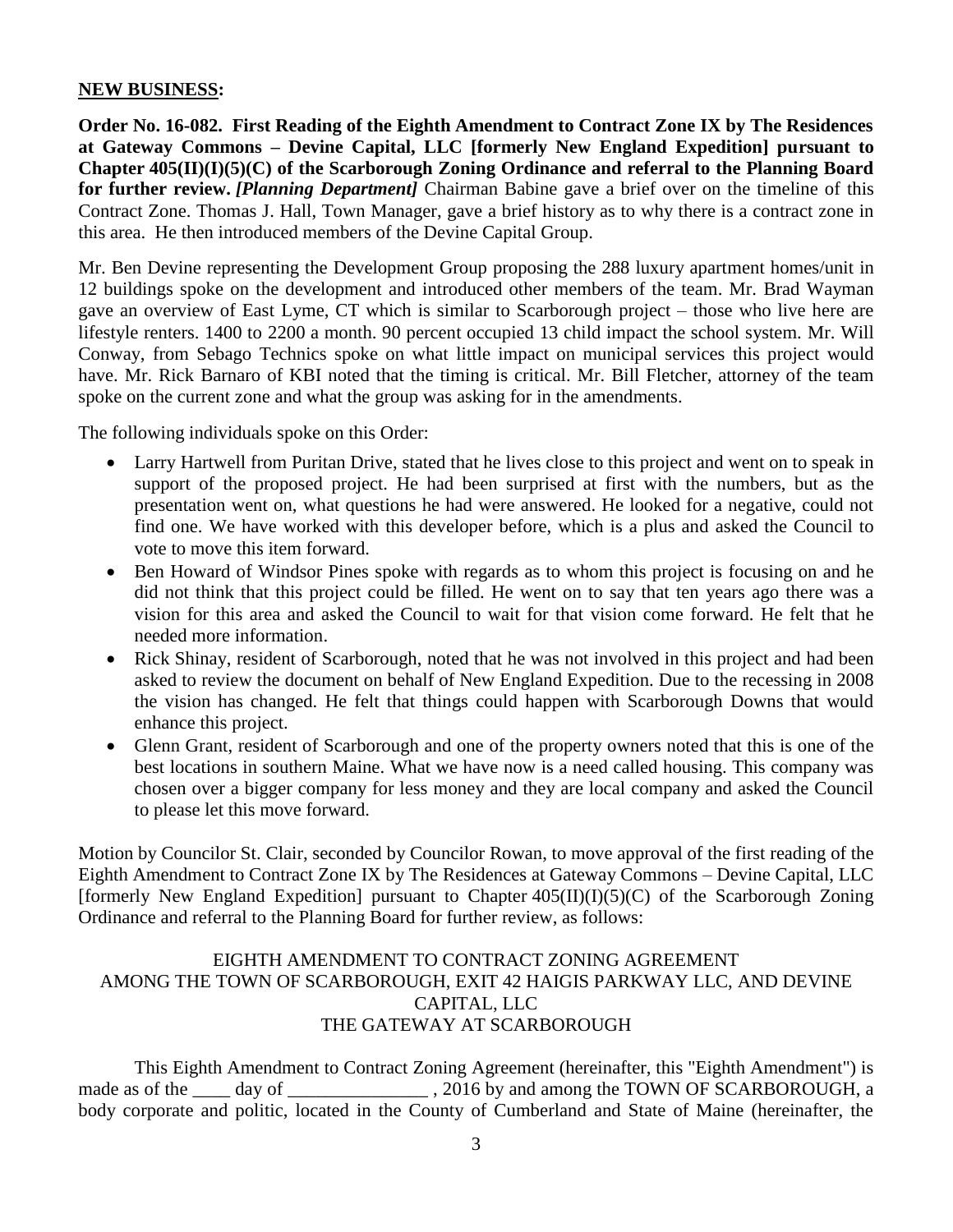"Town"), EXIT 42 HAIGIS PARKWAY LLC, a Maine limited liability company, with an office at 11 Bartlett Road, Gorham, Maine 04038 (hereinafter, "Exit 42 HP"), and DEVINE CAPITAL, LLC, a Massachusetts limited liability company with a mailing address of 2 Monument Square, Seventh Floor, Portland, Maine 04101 (hereinafter, "Devine Capital"), pursuant to the Contract Zoning provisions of Section II, Subsection I of the Zoning Ordinance of the Town of Scarborough (hereinafter, the "Zoning Ordinance").

WHEREAS, The New England Expedition – Scarborough, LLC, a Maine limited liability company with an office at 222 Newbury Street, 4<sup>th</sup> Floor, Boston Massachusetts 02116 (hereinafter, "New England Expedition"), entered into a Contract Zoning Agreement with the Town dated as of the  $3<sup>rd</sup>$  day of January, 2007 (hereinafter, the "Agreement") creating Contract Zoning District Number 9 (hereinafter, the "District") as described in Section XXIII of the Zoning Ordinance, said Agreement having been recorded in the Cumberland County Registry of Deeds in Book 24730, Page 25; and

WHEREAS, the Agreement was amended pursuant to the terms and provisions of a First Amendment to Contract Zoning Agreement between the Town and New England Expedition dated as of the 5<sup>th</sup> day of September, 2007, and recorded in said Registry of Deeds in Book 25482, Page 201 (the "First Amendment"); and

WHEREAS, the Agreement was further amended pursuant to the terms and provisions of a Second Amendment to Contract Zoning Agreement between the Town and New England Expedition dated as of the  $7<sup>th</sup>$  day of November, 2007, and recorded in said Registry of Deeds in Book 25610, Page 171 (the "Second Amendment"); and

WHEREAS, the Agreement was further amended pursuant to the terms and provisions of a Third Amendment to Contract Zoning Agreement between the Town and New England Expedition dated as of the 30th day of April, 2008, and recorded in said Registry of Deeds in Book 26060, Page 162 (the "Third Amendment"); and

WHEREAS, that portion of the Property comprising "The Gateway Square at Scarborough" was conveyed by New England Expedition to The New England Expedition – Scarborough II, LLC (hereinafter, "New England Expedition II") by Quitclaim Deed With Covenant dated September 18, 2009, and recorded in said Registry of Deeds in Book 27269, Page 212; and

WHEREAS, the Agreement was further amended pursuant to the terms and provisions of a Fourth Amendment to Contract Zoning Agreement by and among the Town, New England Expedition and New England Expedition II dated as of the 3rd day of March, 2010, and recorded in said Registry of Deeds in Book 27642, Page 85 (the "Fourth Amendment"); and

WHEREAS, the Agreement was further amended pursuant to the terms and provisions of a Fifth Amendment to Contract Zoning Agreement by and among the Town, New England Expedition and New England Expedition II dated as of the 21st day of July, 2010, and recorded in said Registry of Deeds in Book 27960, Page 322 (the "Fifth Amendment"); and

WHEREAS, the Agreement was further amended pursuant to the terms and provisions of a Sixth Amendment to Contract Zoning Agreement by and among the Town, New England Expedition and New England Expedition II dated as of the 19<sup>th</sup> day of January, 2011, and recorded in said Registry of Deeds in Book 28464, Page 260 (the "Sixth Amendment"); and

WHEREAS, the Agreement was further amended pursuant to the terms and provisions of a Seventh Amendment to Contract Zoning Agreement by and among the Town, New England Expedition and New England Expedition II dated as of the 6<sup>th</sup> day of March, 2013, and recorded in said Registry of Deeds in Book 30462, Page 162 (the "Seventh Amendment"); and

WHEREAS, that portion of the Property comprising The Gateway Square at Scarborough was conveyed by Deed In Lieu of Foreclosure With Covenant from New England Expedition – Scarborough, LLC to GlennDonna, Inc. and to R.J. Grondin & Sons dated as of the 26<sup>th</sup> day of September, 2014, and recorded in said Registry of Deeds in Book 31987, Page 197; and was subsequently conveyed to Exit 42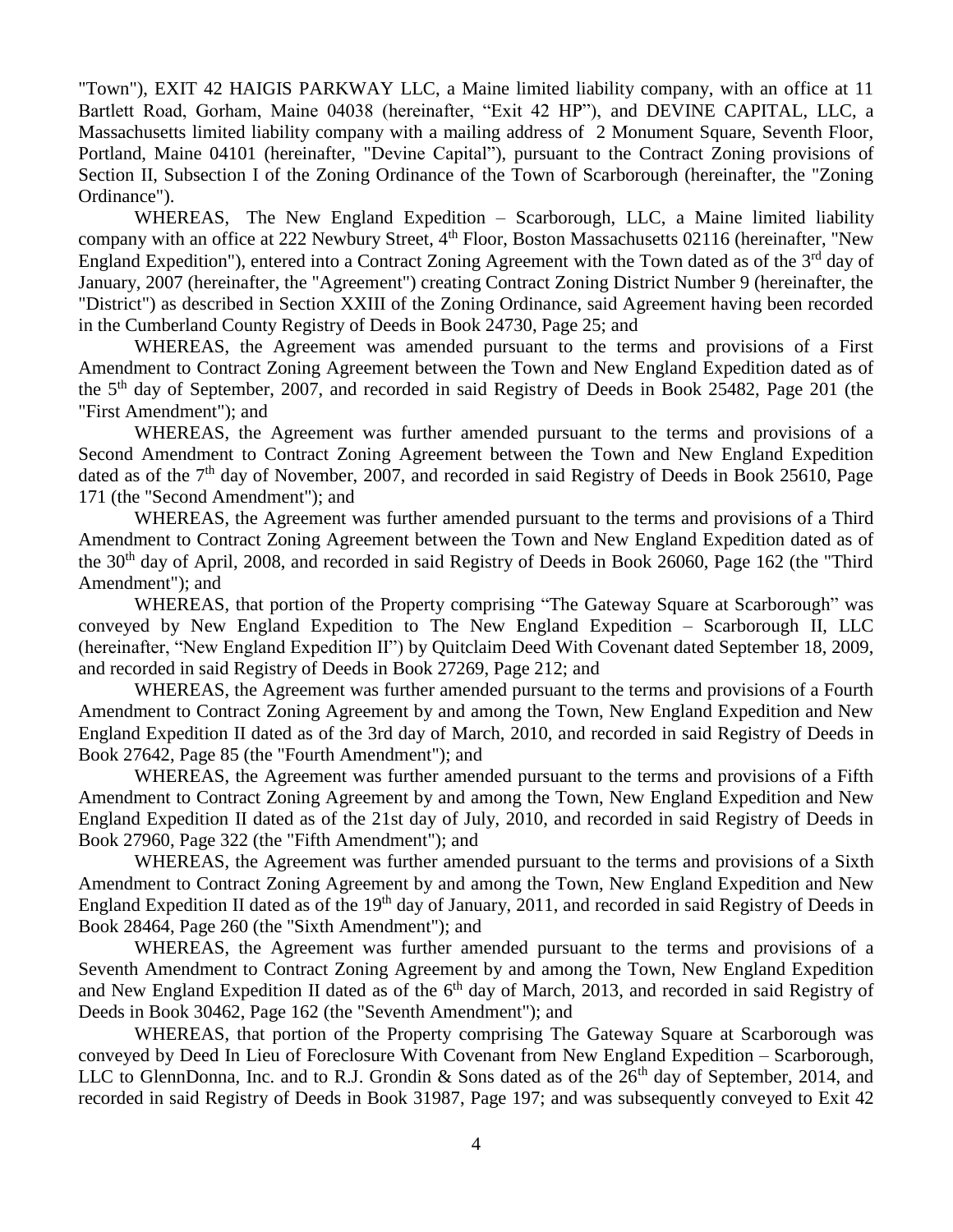HP by Quitclaim Deed With Covenant from GlennDonna, Inc. and R.J. Grondin & Sons dated November 13, 2014, and recorded in said Registry of Deeds in Book 31987, Page 206; and

WHEREAS, Devine Capital intends to purchase of The Gateway Square at Scarborough from Exit 42 HP;

WHEREAS, the Haigis Parkway District, HP (hereinafter, the "HP District"), the District under the Zoning Ordinance in which The Gateway Square at Scarborough is located, presently allows, as a permitted use, multi-family residential dwellings/units provided such dwellings/units are developed as part of a mixed-use building or mixed-use planned development;

WHEREAS, the HP District limits multi-family dwellings to a maximum building footprint of 12,500 square feet, a maximum of 5 dwelling units per acre of net lot area, and limits the floor area of all residential uses within a planned development to a maximum of 40% of the total floor area of all the building floor area within a planned development;

WHEREAS, the Town's Growth Management Ordinance, Chapter 413, requires the issuance of growth permits in order to obtain building permits to construct dwelling units and requires that growth permits be issued either from the annual allocation of growth permits or from a reserve pool of growth permits;

WHEREAS, Devine Capital desires to develop The Gateway Square at Scarborough as a multifamily residential development project;

WHEREAS, Devine Capital proposes to construct up to twelve (12) multi-family residential buildings, with up to twenty-four (24) dwelling units per building, consisting of up to 30,000 square feet of floor area for residential purposes, containing studio, 1, 2 and 3 bedroom units, with a maximum building footprint of 12,500 square feet per building the ("Project");

WHEREAS, the residential unit development mix of the Project will foster the commercial and mixed-use activities and amenities desired within the HP District, consistent with the 2006 Update of the Comprehensive Plan of the Town of Scarborough adopted by the Scarborough Town Council on July 19, 2006 (the "Comprehensive Plan");

WHEREAS, Exit 42 HP and Devine Capital have requested that the Town approve this Eighth Amendment to the Agreement to permit the multi-family residential development project within The Gateway Square at Scarborough as described herein, including the allocation of necessary growth permits from the reserve pool to permit the issuance of building permits for the Project.

NOW THEREFORE, in consideration of the mutual promises made by the parties to each other, the parties covenant and agree as follows:

- 1. Notwithstanding the provisions of Section XVIII.B Haigis Parkway District zoning ordinance, as may be amended from time to time, Devine Capital, its successor and assigns, are hereby permitted to develop within The Gateway Square at Scarborough up to twelve (12) multi-family residential buildings, with up to twenty-four (24) dwelling units per building, resulting in a maximum number of residential units of two hundred eighty-eight (288) and consisting of up to 30,000 square feet of floor area for residential purposes per building, containing studio, 1, 2 and 3 bedroom units, with a maximum building footprint of 12,500 square feet per building, without regard to the requirement that any such dwelling units be part of a mixed-use building or part of a mixed-use planned development and without regard to any conflicting lot area, dimensional, and density requirements otherwise applicable within the HP District.
- 2. The Property shall be developed and used only in accordance with the site plan and subdivision plan as finally approved by the Scarborough Planning Board, and as said approved site plan and subdivision plan may be amended from time to time pursuant to the provisions of the Site Plan Review Ordinance of the Town of Scarborough (hereinafter, the "Site Plan Ordinance") and the Subdivision Ordinance of the Town of Scarborough (hereinafter, the "Subdivision Ordinance").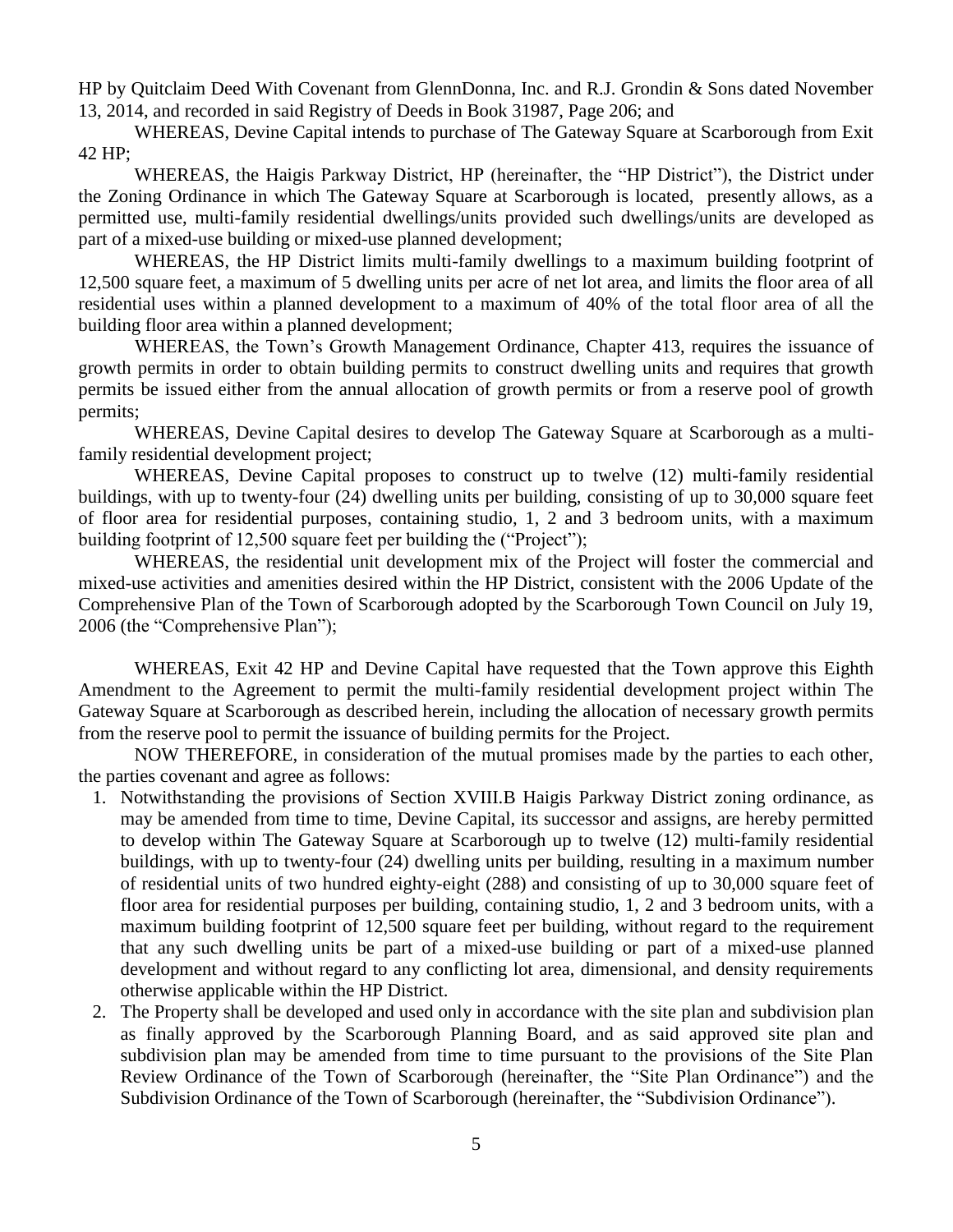- 3. Pursuant to Section 5(a) of the Town's Growth Management Ordinance, Chapter 413, the Town hereby authorizes the use of growth permits from the reserve pool for the Project and authorizes the Planning Board to so allocate from the reserve pool the appropriate number of growth permits to allow Devine Capital, its successor and assigns, to obtain the requisite building permits for the Project.
- 4. The Agreement, as amended by this Eighth Amendment and as previously amended by the First Amendment, the Second Amendment, the Third Amendment, the Fourth Amendment, the Fifth Amendment, the Sixth Amendment, and the Seventh Amendment, remains consistent with the Comprehensive Plan.
- 5. Except as specifically amended herein, all terms and conditions of the Agreement shall remain in full force and effect.
- 6. The Town acknowledges and agrees that (a) any breach of the restrictions, provisions and conditions of the Agreement relating to The Gateway Square at Scarborough shall not be deemed a breach of the Agreement as it relates to The Gateway Shoppes at Scarborough, and (b) any breach of the restrictions, provisions and conditions of the Agreement relating to The Gateway Shoppes at Scarborough shall not be deemed a breach of the Agreement as it relates to The Gateway Square at Scarborough.
- 7. This Eighth Amendment shall be recorded in the Cumberland County Registry of Deeds within thirty (30) days after its approval by the Scarborough Town Council.

IN WITNESS WHEREOF, the parties hereto have executed this Amendment as of the date first set forth above. WITNESS: TOWN OF SCARBOROUGH

 $\mathbf{B}$ y:

Thomas J. Hall, its Town Manager\* (\* Duly authorized by vote of the Scarborough Town Council on \_\_\_\_\_\_\_\_\_\_\_\_\_\_\_\_\_\_\_\_, 2016)

#### STATE OF MAINE COUNTY OF CUMBERLAND, ss.  $\frac{1}{2}$ , 2016

Personally appeared the above named Thomas J. Hall, Town Manager of the Town of Scarborough, and acknowledged the foregoing instrument to be his free act deed in his said capacity and the free act and deed of said Town of Scarborough.

Before me,

Notary Public/Attorney at Law Print Name:\_\_\_\_\_\_\_\_\_\_\_\_\_\_\_\_\_

\_\_\_\_\_\_\_\_\_\_\_\_\_\_\_\_\_\_\_\_\_\_\_\_\_\_\_

WITNESS: DEVINE CAPITAL, LLC

 $Bv:$ Bernard M. Devine, Jr., its Member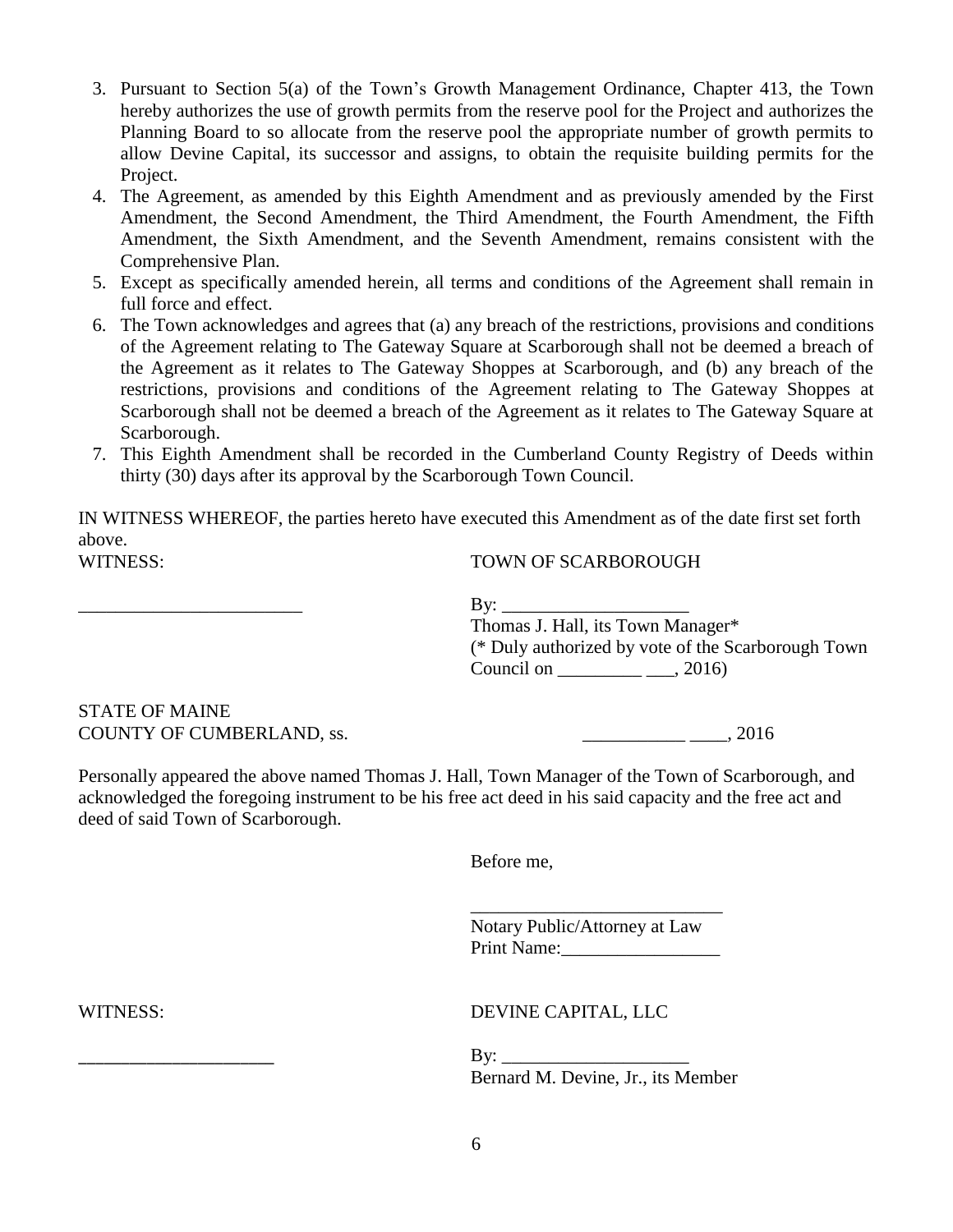#### STATE OF MAINE COUNTY OF CUMBERLAND, ss. \_\_\_\_\_\_\_\_\_\_\_ \_\_\_\_, 2016

Personally appeared the above named Bernard M. Devine, Jr., Member of Devine Capital, LLC, and acknowledged the foregoing instrument to be his free act deed in his said capacity, the free act and deed of said Devine Capital, LLC.

Before me,

Notary Public/Attorney at Law Print Name: \_\_\_\_\_\_\_\_\_\_\_\_\_\_\_\_\_

\_\_\_\_\_\_\_\_\_\_\_\_\_\_\_\_\_\_\_\_\_\_\_\_\_\_\_

WITNESS: EXIT 42 HAIGIS PARKWAY LLC

 $\rm\,By:\,$ Philip Grondin, Jr., its Manager

STATE OF MAINE COUNTY OF CUMBERLAND, ss. \_\_\_\_\_\_\_\_\_\_\_ \_\_\_\_, 2016

Personally appeared the above named Philip Grondin, Jr., Manager of Exit 42 Haigis Parkway LLC, and acknowledged the foregoing instrument to be his free act deed in his said capacity, the free act and deed of said Exit 42 Haigis Parkway LLC.

Before me,

Notary Public/Attorney at Law Print Name:

\_\_\_\_\_\_\_\_\_\_\_\_\_\_\_\_\_\_\_\_\_\_\_\_\_\_\_

Vote: 6 Yeas. 1 Nay [Councilor Hayes].

At this point, there was a recessed called at 9:03 p.m. Chairman Babine reconvened the meeting at 9:08 p.m.

**Order No. 16-083. Act on the request from the Deputy Tax Collector for a waiver of foreclosure on the following properties: 4 David Drive – Map T003/Lot 004, 29 Matthews Way – Map T003/Lot 029, 13 Crystal Lane – Map T003/Lot 013, 15 Crystal Lane – Map T0003/Lot 015 and 20 Garnet Drive – Map T003/Lot 020, and authorize the Town Manager to sign the necessary documentation.**  *[Deputy Tax Collector]* Motion by Councilor St. Clair, seconded by Councilor Foley, to move approval on the request from the Deputy Tax Collector for a waiver of foreclosure on the following properties: 4 David Drive – Map T003/Lot 004, 29 Matthews Way – Map T003/Lot 029, 13 Crystal Lane – Map T003/Lot 013, 15 Crystal Lane – Map T0003/Lot 015 and 20 Garnet Drive – Map T003/Lot 020, and authorize the Town Manager to sign the necessary documentation.

Vote: 7 Yeas.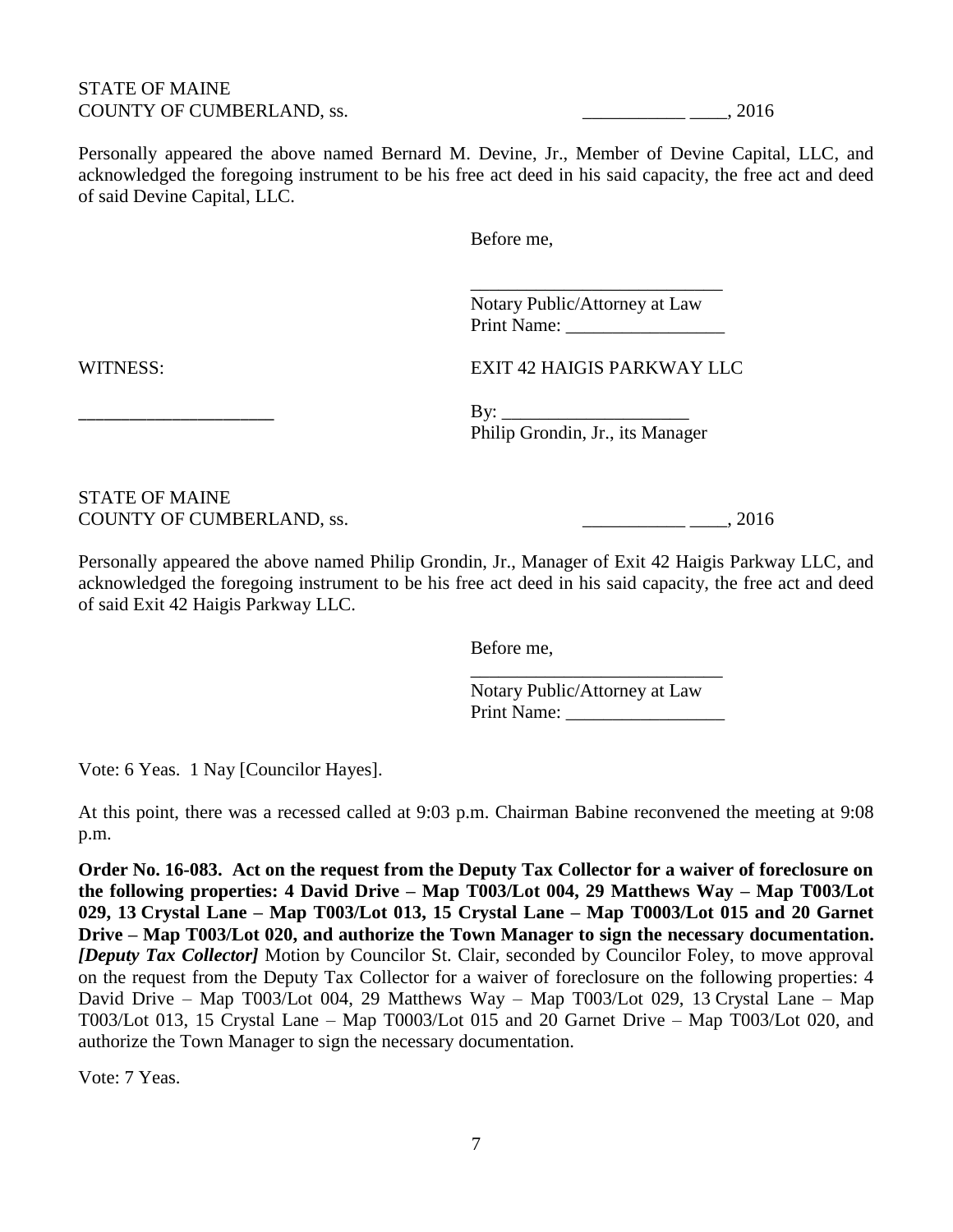**Order No. 16-084. Act on the request to authorize the Town Manager to enter into a Service Agreement with the Town of Wells for vehicle maintenance and to sign any and all documents.**  *[Town Manager]* Thomas J. Hall, Town Manager, gave a brief overview on this Order.

Motion by Councilor St. Clair, seconded by Councilor Rowan, to move approval on the request to authorize the Town Manager to enter into a Service Agreement with the Town of Wells for vehicle maintenance and to sign any and all documents.

Vote: 7 Yeas.

**Order No. 16-085. Act to accept donations to the Town of Scarborough received in 2016 for the Eastern Trail "Close the Gap Campaign" and to ratify the Memorandum of Understanding dated August 31, 2016, between the Town of Scarborough, the Eastern Trail Alliance and the Eastern Trail Management District.** *[Town Manager]* Thomas J. Hall, Town Manager, gave a brief overview on this Order.

Motion by Councilor St. Clair, seconded by Councilor Rowan, to move approval to accept \$106,268.46 in donations to the Town of Scarborough received in 2016 for the Eastern Trail "Close the Gap Campaign" and to ratify the Memorandum of Understanding dated August 31, 2016, between the Town of Scarborough, the Eastern Trail Alliance and the Eastern Trail Management District.

Vote: 7 Yeas.

**Order No. 16-086. Act on the Council Chair appointments for Council Standing Committee and Committee Liaisons.** *[Town Clerk]* Motion by Chairman Babine, seconded by Councilor St. Clair, to move approval on the Council Chair appointments for Council Standing Committee and Committee Liaisons, as follows:

# **STANDING COMMITTEES AS FOLLOWS**:

**Appointments Committee:** Councilors Caiazzo (Chair), Hayes, Donovan **Finance committee:** Councilors Hayes (Chair), Caiazzo, Babine & Rowan as alternate **Ordinance committee:** Councilors Donovan (Chair), St. Clair, Rowan & Foley as alternate **Communications Committee:** Councilors St .Clair (Chair), Foley, Hayes **Rules & Policy Committee:** Councilors Foley (Chair) St. Clair, Donovan **Fair Hearing Committee:** Councilors Rowan (Chair), Donovan, Caiazzo

# **COUNCIL LIAISONS AS FOLLOWS**:

**ADA Advisory:** Councilor Foley **Coastal Harbor & Waters Committee:** Councilor Hayes **Conservation Commission:** Councilor Foley **Community Chamber of Commerce:** Councilor St. Clair **Easter Trail Alliance:** Councilor Foley **ecomaine Board of Directors:** Councilor Donovan [with a term to expire in 2017] **Energy Committee:** Councilor Donovan **Firing Range Committee:** Councilor St. Clair **GPCOG, GA:** Councilor Caiazzo, Thomas Hall, Town Manger & Larissa Crockett, Ass't Town Mgr. **Health Safety & Security:** Councilor St. Clair **Historical Implementation Preservation Committee:** Councilor Rowan **Housing Alliance: Councilor Rowan Library Board of Trustees:** Councilor Babine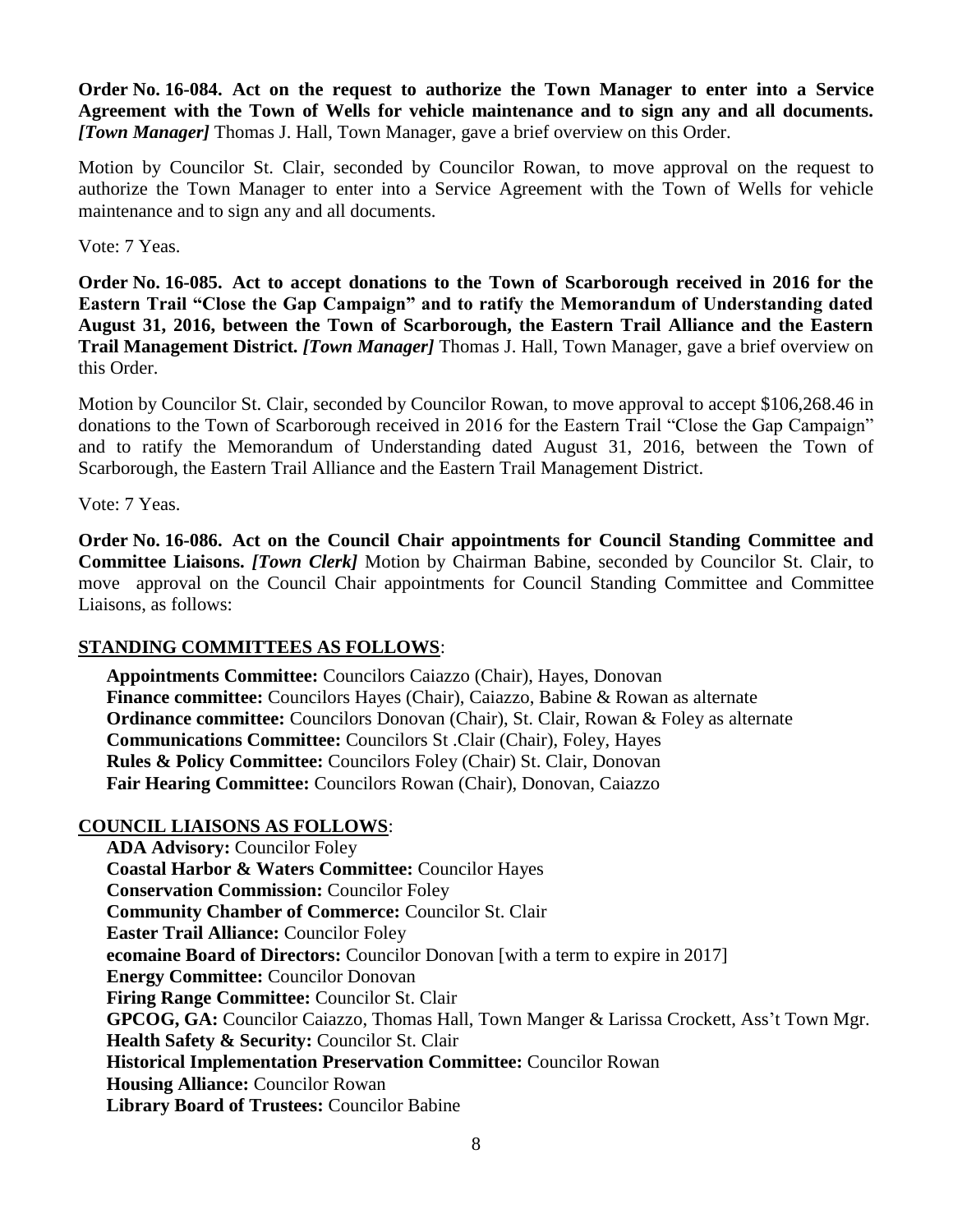**The Long Range Planning Committee:** Councilor Caiazzo & Rowan as alternate **Metro Coalition:** Councilor Donovan **Organics:** Councilor Donovan **PACTS Policy:** Councilor Caiazzo **Pest Management Committee:** Councilor Donovan **Planning Board: Councilor Donovan SEDCO:** Councilor Rowan **Senior Advisory Board:** Councilor Rowan **Shellfish Conservation Commission:** Councilor Hayes **Transportation Committee:** Councilor Caiazzo

Vote: 7 Yeas.

**Item 8. Non Action Items.** None at this time.

### **Item 9. Standing and Special Committee Reports and Liaison Reports.**

- Councilor Donovan gave an update on the Metro Coalition.
- Councilor Rowan gave updates on the Housing Alliance Committee and the SEDCO Board.
- Councilor Foley gave an update on the Eastern Trail Meeting.
- Councilor St. Clair gave an update on the Public Safety Building Committee and the Communication Committee.
- Councilor Hayes also spoke on the Public Safety Building Committee as well as the Coastal Waters and Harbor Committee and the Shellfish Conservation Commission
- Councilor Caiazzo gave updates on the School Board Meeting, the Long Range Planning Committee ad the Energy Committee.

**Item 10. Town Manager Report.** Thomas J. Hall, Town Manager, gave the following updates:

- Reported on information from the offices of Senator Collins and Senator King with regards to money that could be available the opioid crisis.
- Attending the tax mediation session next week and any potential agreement would have to come back to the Council for approval.
- Chairman Babine will speak on the legal opinion on Avenue 2, with a timeline.

Chairman Babine stated that timeline for Avenue 2 is as follows: Wednesday, January 4th there would be an executive session with legal counsel at 6:00 p.m. and on Wednesday, February  $1<sup>st</sup>$  there would be a public workshop and at that time it will be determined what the next step is.

# **Item 11. Council Member Comments.**

 Chairman Babine noted that Councilor Donovan would also serve on the executive board at ecomaine. Two items: 1. He would like the goals working documents and then to determine the next step the Council takes; do we follow the same process as last year or do something different. He had picked two dates to choose from – Monday, January 9<sup>th</sup> 5:30/6 or Wednesday January 11<sup>th</sup> and noting if we use the consultants it would two nights. 2. He would like to continue the "Coffee Corner" with a one on one with each Councilor. For the Committee assignments he would like have the standard nights/dates and times announced during the Committee/Liaison Reports. He thanked the Council for allowing him to serve on the Finance Committee. Thank you all for your confidence in electing him as Chair. Thank you to the School Board and Superintendent for the invite to the workshop. Merry Christmas!